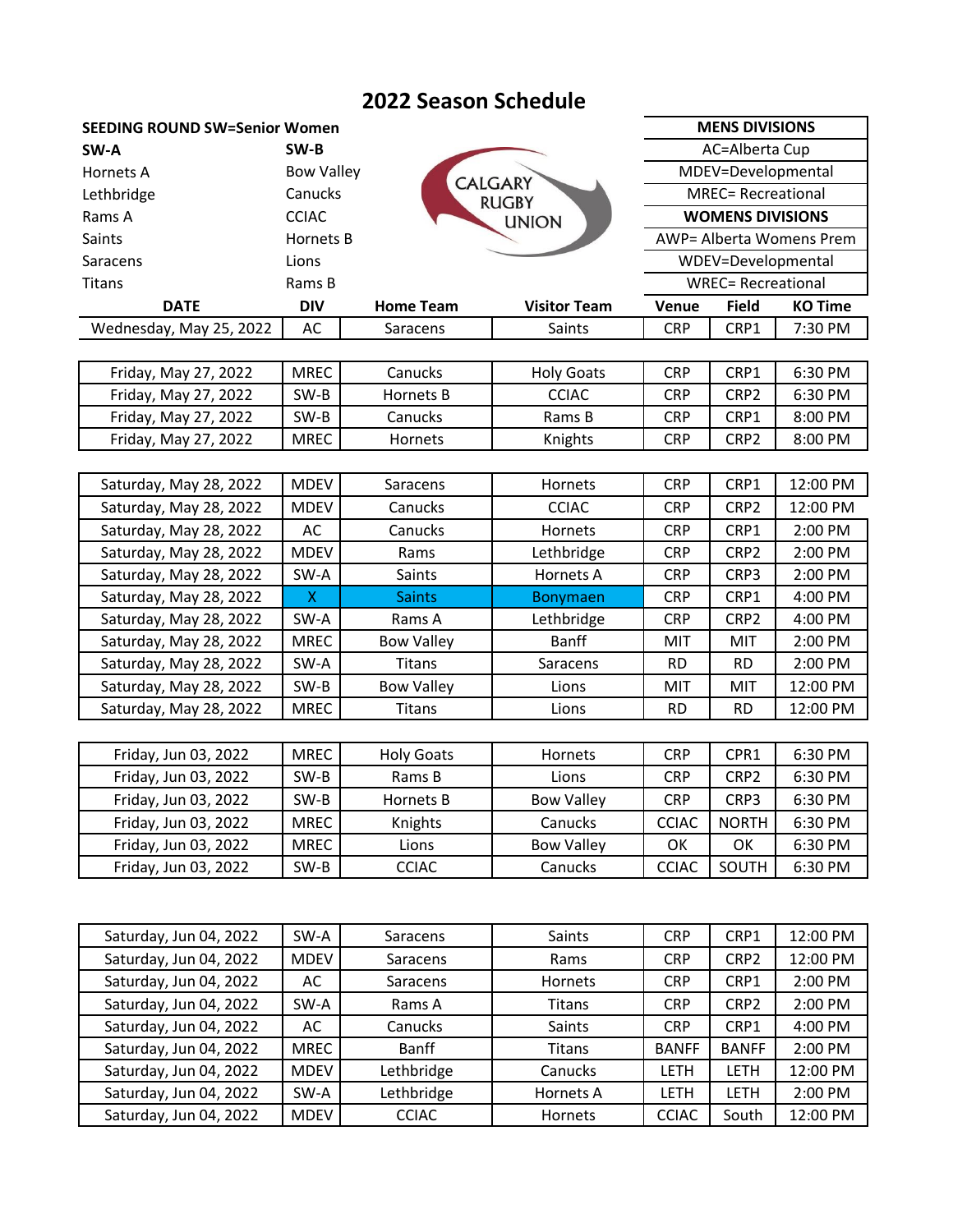| Friday, Jun 10, 2022   | <b>MREC</b>  | Canucks           | Hornets           | <b>CRP</b>   | CRP1             | 6:30 PM  |
|------------------------|--------------|-------------------|-------------------|--------------|------------------|----------|
| Friday, Jun 10, 2022   | <b>MDEV</b>  | Hornets           | Canucks           | <b>CRP</b>   | CRP1             | 8:00 PM  |
| Friday, Jun 10, 2022   | <b>MREC</b>  | Knights           | <b>Holy Goats</b> | <b>CCIAC</b> | <b>NORTH</b>     | 6:30 PM  |
| Friday, Jun 10, 2022   | <b>MDEV</b>  | <b>CCIAC</b>      | Saracens          | <b>CCIAC</b> | SOUTH            | 6:30 PM  |
|                        |              |                   |                   |              |                  |          |
| Saturday, Jun 11, 2022 | <b>AC</b>    | <b>NWAA</b>       | <b>Canucks</b>    | <b>EDM</b>   |                  | 4:00 PM  |
| Saturday, Jun 11, 2022 | <b>AC</b>    | <b>Druids</b>     | <b>Saracens</b>   | <b>EDM</b>   |                  | 4:00 PM  |
| Saturday, Jun 11, 2022 | <b>AC</b>    | Clansmen          | <b>Saints</b>     | EDM          |                  | 4:00 PM  |
| Saturday, Jun 11, 2022 | <b>AC</b>    | <b>LTs</b>        | <b>Hornets</b>    | <b>EDM</b>   |                  | 4:00 PM  |
| Saturday, Jun 11, 2022 | SW-A         | Saints            | Rams A            | <b>CRP</b>   | CRP1             | 12:00 PM |
| Saturday, Jun 11, 2022 | <b>SEEDB</b> | Canucks           | <b>Bow Valley</b> | <b>CRP</b>   | CRP2             | 12:00 PM |
| Saturday, Jun 11, 2022 | SW-A         | Lethbridge        | Titans            | <b>CRP</b>   | CRP1             | 2:00 PM  |
| Saturday, Jun 11, 2022 | <b>SEEDB</b> | Hornets B         | Lions             | <b>CRP</b>   | CRP2             | 2:00 PM  |
| Saturday, Jun 11, 2022 | SW-A         | <b>Hornets A</b>  | Saracens          | <b>CRP</b>   | CRP1             | 4:00 PM  |
| Saturday, Jun 11, 2022 | <b>SEEDB</b> | Rams B            | <b>CCIAC</b>      | <b>CRP</b>   | CRP2             | 4:00 PM  |
| Saturday, Jun 11, 2022 | <b>MREC</b>  | <b>Banff</b>      | Lions             | <b>BANFF</b> | <b>BANFF</b>     | 2:00 PM  |
| Saturday, Jun 11, 2022 | MDEV         | Lethbridge        | Rams              | LETH         | LETH             | 4:00 PM  |
| Saturday, Jun 11, 2022 | <b>MREC</b>  | <b>Titans</b>     | <b>Bow Valley</b> | <b>RD</b>    | <b>RD</b>        | 2:00 PM  |
|                        |              |                   |                   |              |                  |          |
| Friday, Jun 17, 2022   | <b>MREC</b>  | Hornets           | Canucks           | <b>CRP</b>   | CRP1             | 6:30 PM  |
| Friday, Jun 17, 2022   | SW-B         | Canucks           | Hornets B         | <b>CRP</b>   | CRP2             | 6:30 PM  |
| Friday, Jun 17, 2022   | <b>MREC</b>  | <b>Holy Goats</b> | Knights           | <b>CRP</b>   | CRP3             | 6:30 PM  |
| Friday, Jun 17, 2022   | SW-B         | Lions             | <b>CCIAC</b>      | OK           | OK               | 6:30 PM  |
|                        |              |                   |                   |              |                  |          |
| Saturday, Jun 18, 2022 | <b>MDEV</b>  | Hornets           | Rams              | <b>CRP</b>   | CRP1             | 12:00 PM |
| Saturday, Jun 18, 2022 | SW-A         | Saints            | Titans            | <b>CRP</b>   | CRP2             | 12:00 PM |
| Saturday, Jun 18, 2022 | AC           | Hornets           | Saints            | <b>CRP</b>   | CRP1             | 2:00 PM  |
| Saturday, Jun 18, 2022 | <b>MDEV</b>  | Saracens          | Lethbridge        | <b>CRP</b>   | CRP2             | 2:00 PM  |
| Saturday, Jun 18, 2022 | SW-A         | Saracens          | Lethbridge        | <b>CRP</b>   | CRP3             | 2:00 PM  |
| Saturday, Jun 18, 2022 | AC           | Saracens          | Canucks           | <b>CRP</b>   | CRP1             | 4:00 PM  |
| Saturday, Jun 18, 2022 | SW-A         | Hornets A         | Rams A            | <b>CRP</b>   | CRP2             | 4:00 PM  |
| Saturday, Jun 18, 2022 | <b>MREC</b>  | <b>Bow Valley</b> | Titans            | MIT          | MIT              | 2:00 PM  |
| Saturday, Jun 18, 2022 | SW-B         | <b>Bow Valley</b> | Rams B            | MIT          | MIT              | 12:00 PM |
| Saturday, Jun 18, 2022 | <b>MREC</b>  | Lions             | <b>Banff</b>      | OK           | OK               | 2:00 PM  |
| Saturday, Jun 18, 2022 | <b>MDEV</b>  | <b>CCIAC</b>      | Canucks           | <b>CCIAC</b> | SOUTH            | 12:00 PM |
|                        |              |                   |                   |              |                  |          |
| Friday, Jun 24, 2022   | <b>MREC</b>  | Canucks           | Knights           | <b>CRP</b>   | CRP1             | 6:30 PM  |
| Friday, Jun 24, 2022   | SW-B         | Rams B            | Hornets B         | <b>CRP</b>   | CRP <sub>2</sub> | 6:30 PM  |
| Friday, Jun 24, 2022   | SW-B         | Lions             | Canucks           | OK           | OK               | 6:30 PM  |
|                        |              |                   |                   |              |                  |          |
| Saturday, Jun 25, 2022 | SW-A         | Saracens          | Rams A            | <b>CRP</b>   | CRP1             | 12:00 PM |
| Saturday, Jun 25, 2022 | <b>MDEV</b>  | Hornets           | Saracens          | <b>CRP</b>   | CRP2             | 12:00 PM |
| Saturday, Jun 25, 2022 | AC           | Saints            | Saracens          | <b>CRP</b>   | CRP1             | 2:00 PM  |
| Friday, Jun 24, 2022   | <b>MREC</b>  | Lions             | <b>Holy Goats</b> | <b>CRP</b>   | CRP2             | 2:00 PM  |
| Saturday, Jun 25, 2022 | AC           | Canucks           | Hornets           | <b>CRP</b>   | CRP1             | 4:00 PM  |
| Saturday, Jun 25, 2022 | <b>MDEV</b>  | Canucks           | Rams              | <b>CRP</b>   | CRP2             | 4:00 PM  |
|                        |              |                   |                   |              |                  |          |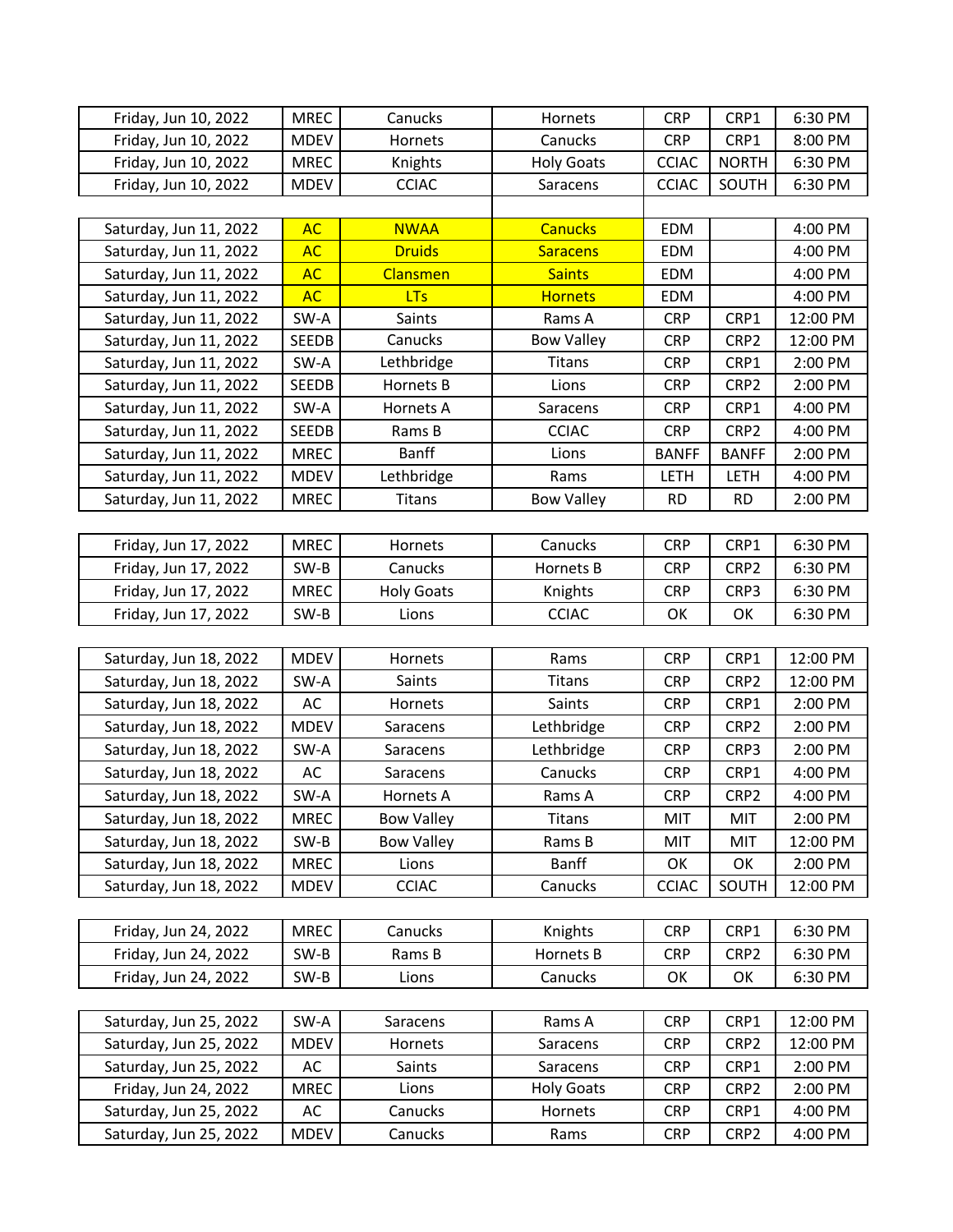| Saturday, Jun 25, 2022 | <b>MREC</b> | <b>Banff</b> | <b>Bow Valley</b> | <b>BANFF</b> | <b>BANFF</b> | $2:00$ PM |
|------------------------|-------------|--------------|-------------------|--------------|--------------|-----------|
| Saturday, Jun 25, 2022 | <b>MDEV</b> | Lethbridge   | <b>CCIAC</b>      | LETH         | LETH         | $4:00$ PM |
| Saturday, Jun 25, 2022 | SW-A        | Lethbridge   | Saints            | LETH         | <b>LETH</b>  | 2:00 PM   |
| Saturday, Jun 25, 2022 | <b>MREC</b> | Titans       | <b>Hornets</b>    | RD           | RD           | 3:30 PM   |
| Saturday, Jun 25, 2022 | SW-A        | Titans       | Hornets A         | <b>RD</b>    | <b>RD</b>    | $1:00$ PM |
| Saturday, Jun 25, 2022 | $SW-B$      | <b>CCIAC</b> | <b>Bow Valley</b> | <b>CCIAC</b> | SOUTH        | 2:00 PM   |

### **JULY LONG WEEKEND**

**ARC JULY 1,2 &3**

| Wednesday, Jul 06, 2022 | <b>AWP</b>  |  | TBD | TBD. | TBC |
|-------------------------|-------------|--|-----|------|-----|
| Wednesday, Jul 06, 2022 | <b>WDEV</b> |  | TBD | TBD  | TBL |
| Wednesday, Jul 06, 2022 | WREC        |  | TBD | TBD  | TBL |

| Friday, Jul 08, 2022   | <b>STAMPEDE SEVENS</b> |
|------------------------|------------------------|
| Saturday, Jul 09, 2022 | <b>STAMPEDE SEVENS</b> |

| 2022<br>Wednesday, Jul 13,     | U18B | Mavericks | Exeter | CRP         | CRP1                 | $\Omega$<br>- PM<br>د اکت |
|--------------------------------|------|-----------|--------|-------------|----------------------|---------------------------|
| 2022<br>Wednesday, Jul<br>-13. | MREC | Knights   | Lions  | <b>CCIA</b> | <b>ITH</b><br>$\sim$ | 6:30 PM                   |

| Friday, Jul 15, 2022 | <b>MDEV</b> | <b>CCIAC</b>   | Rams              | <b>CCIAC</b> | SOUTH      | 6:30 PM    |
|----------------------|-------------|----------------|-------------------|--------------|------------|------------|
| Friday, Jul 15, 2022 | MREC        | <b>Hornets</b> | <b>Bow Valley</b> | <b>CRP</b>   | CRP1       | 6:30 PM    |
| Friday, Jul 15, 2022 | <b>WDEV</b> |                |                   | TBD          | TBD        | <b>TBD</b> |
| Friday, Jul 15, 2022 | <b>WDEV</b> | 6              |                   | TBD          | TBD        | <b>TBD</b> |
| Friday, Jul 15, 2022 | <b>WREC</b> | q              | 11                | TBD          | <b>TBD</b> | <b>TBD</b> |
| Friday, Jul 15, 2022 | <b>WREC</b> | 10             | 12                | TBD          | TBD        | <b>TBD</b> |

| Saturday, Jul 16, 2022 | <b>MDEV</b> | Canucks          | <b>Hornets</b>    | <b>CRP</b>   | CRP <sub>2</sub> | 12:00 PM   |
|------------------------|-------------|------------------|-------------------|--------------|------------------|------------|
| Saturday, Jul 16, 2022 | <b>MREC</b> | <b>Canucks</b>   | Titans            | <b>CRP</b>   | CRP3             | 12:00 PM   |
| Saturday, Jul 16, 2022 | EX          | <b>Mavericks</b> | Canada Classics   | <b>CRP</b>   | CRP1             | 12:30 PM   |
| Saturday, Jul 16, 2022 | EX          | Canada           | <b>USA</b>        | <b>CRP</b>   | CRP1             | $2:00$ PM  |
| Saturday, Jul 16, 2022 | AC          | <b>Hornets</b>   | <b>Clansmen</b>   | <b>CRP</b>   | CRP <sub>2</sub> | 2:00 PM    |
| Saturday, Jul 16, 2022 | AC          | <b>Saints</b>    | <b>Druids</b>     | <b>CRP</b>   | CRP3             | $2:00$ PM  |
| Saturday, Jul 16, 2022 | AC          | <b>Canucks</b>   | <b>LTs</b>        | <b>CRP</b>   | CRP1             | $4:00$ PM  |
| Saturday, Jul 16, 2022 | AC          | <b>Saracens</b>  | <b>NWAA</b>       | <b>CRP</b>   | CRP <sub>2</sub> | 4:00 PM    |
| Saturday, Jul 16, 2022 | <b>MREC</b> | <b>Banff</b>     | <b>Holy Goats</b> | <b>BANFF</b> | <b>BANFF</b>     | $2:00$ PM  |
| Saturday, Jul 16, 2022 | <b>MDEV</b> | Lethbridge       | Saracens          | LETH         | <b>LETH</b>      | 4:00 PM    |
| Saturday, Jul 16, 2022 | <b>AWP</b>  |                  | 3                 | TBD          | TBD              | <b>TBD</b> |
| Saturday, Jul 16, 2022 | <b>AWP</b>  | $\overline{2}$   | 4                 | TBD          | <b>TBD</b>       | TBD        |
|                        |             |                  |                   |              |                  |            |

|  | 2022<br>Jul 20.<br>Wednesday, | <b>MREC</b> | Knights | Hornets | ---<br>CCIAC | outhد | $o:30$ PM |
|--|-------------------------------|-------------|---------|---------|--------------|-------|-----------|
|--|-------------------------------|-------------|---------|---------|--------------|-------|-----------|

| Friday, Jul 22, 2022 | <b>MREC</b> | <b>Holy Goats</b> | <b>Bow Valley</b> | <b>CRP</b> | CRP1 | $6:30$ PM  |
|----------------------|-------------|-------------------|-------------------|------------|------|------------|
| Friday, Jul 22, 2022 | <b>WDEV</b> |                   |                   | TBD        | TBD  | TBD        |
| Friday, Jul 22, 2022 | <b>WDEV</b> |                   |                   | TBD        | TBD  | TBD        |
| Friday, Jul 22, 2022 | <b>WREC</b> |                   | 10                | TBD        | TBD  | <b>TBD</b> |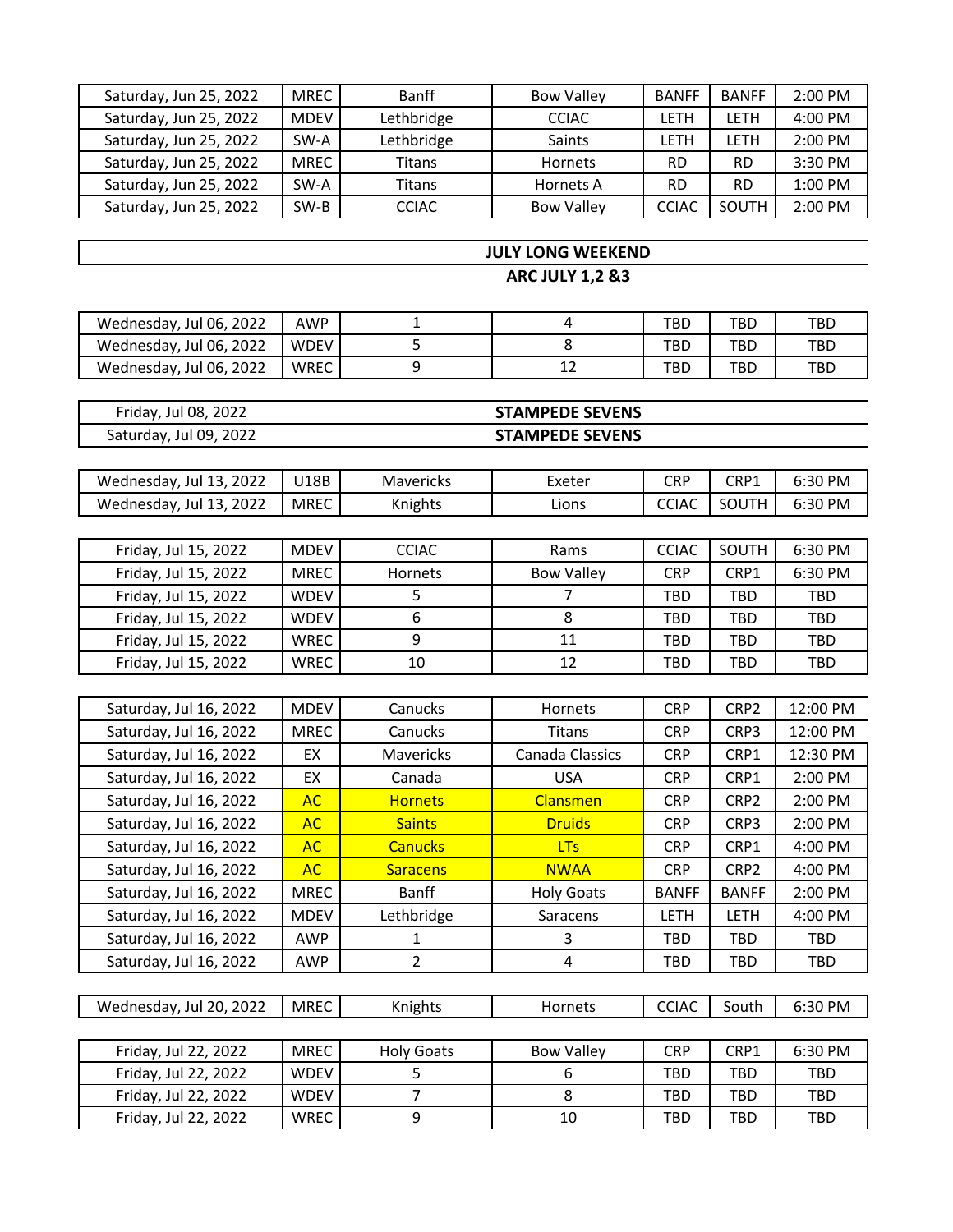| Friday, Jul 22, 2022    | <b>WREC</b> | 11              | 12                         | TBD          | TBD              | TBD        |
|-------------------------|-------------|-----------------|----------------------------|--------------|------------------|------------|
|                         |             |                 |                            |              |                  |            |
| Saturday, Jul 23, 2022  | <b>MDEV</b> | Rams            | Saracens                   | <b>CRP</b>   | CRP1             | 12:00 PM   |
| Saturday, Jul 23, 2022  | <b>MDEV</b> | <b>Hornets</b>  | <b>CCIAC</b>               | <b>CRP</b>   | CRP <sub>2</sub> | 12:00 PM   |
| Saturday, Jul 23, 2022  | AC          | Saracens        | <b>Hornets</b>             | <b>CRP</b>   | CRP1             | 2:00 PM    |
| Saturday, Jul 23, 2022  | <b>MDEV</b> | Canucks         | Lethbridge                 | <b>CRP</b>   | CRP <sub>2</sub> | 2:00 PM    |
| Saturday, Jul 23, 2022  | AC          | <b>Saints</b>   | Canucks                    | <b>CRP</b>   | CRP1             | 4:00 PM    |
| Saturday, Jul 23, 2022  | <b>EX</b>   | <b>Hornitos</b> | <b>Belleville Bulldogs</b> | <b>CRP</b>   | CRP <sub>2</sub> | 4:00 PM    |
| Saturday, Jul 23, 2022  | <b>MREC</b> | Banff           | Canucks                    | <b>BANFF</b> | <b>BANFF</b>     | 2:00 PM    |
| Saturday, Jul 23, 2022  | <b>MREC</b> | Lions           | Titans                     | OK.          | OK.              | 2:00 PM    |
| Saturday, Jul 23, 2022  | <b>AWP</b>  | 1               | $\mathfrak{p}$             | TBD          | TBD              | <b>TBD</b> |
| Saturday, Jul 23, 2022  | AWP         | 3               | 4                          | TBD          | TBD              | TBD        |
|                         |             |                 |                            |              |                  |            |
| Wednesday, Jul 27, 2022 | <b>AWP</b>  | 3               | $\overline{2}$             | TBD          | TBD              | <b>TBD</b> |
| Wednesday, Jul 27, 2022 | <b>WDEV</b> | 7               | 6                          | TBD          | TBD              | <b>TBD</b> |
| Wednesday, Jul 27, 2022 | WREC        | 11              | 10                         | TBD          | TBD              | TBD        |

#### **AUGUST LONG WEEKEND**

| Friday, Aug 05, 2022   | <b>MREC</b> | Lions             | <b>Hornets</b> | ОΚ           | 0K          | 7:00pm    |
|------------------------|-------------|-------------------|----------------|--------------|-------------|-----------|
|                        |             |                   |                |              |             |           |
| Saturday, Aug 06, 2022 | <b>WREC</b> | <b>TBD</b>        | <b>TBD</b>     | <b>CRP</b>   | CRP1        | 12:00 PM  |
| Saturday, Aug 06, 2022 | <b>MDEV</b> | Saracens          | Canucks        | <b>CRP</b>   | CRP2        | 12:00 PM  |
| Saturday, Aug 06, 2022 | <b>MDEV</b> | Rams              | <b>CCIAC</b>   | <b>CRP</b>   | CRP3        | 12:00 PM  |
| Saturday, Aug 06, 2022 | <b>MREC</b> | <b>Holy Goats</b> | Titans         | <b>CRP</b>   | CRP4        | $2:00$ PM |
| Saturday, Aug 06, 2022 | <b>WDEV</b> | <b>TBD</b>        | <b>TBD</b>     | <b>CRP</b>   | CRP1        | 2:00 PM   |
| Saturday, Aug 06, 2022 | AC          | Hornets           | Saints         | <b>CRP</b>   | CRP2        | 2:00 PM   |
| Saturday, Aug 06, 2022 | AC          | Canucks           | Saracens       | <b>CRP</b>   | CRP3        | $2:00$ PM |
| Saturday, Aug 06, 2022 | <b>WAWP</b> | <b>TBD</b>        | <b>TBD</b>     | <b>CRP</b>   | CRP1        | 4:00 PM   |
| Saturday, Aug 06, 2022 | <b>MREC</b> | <b>Bow Valley</b> | Canucks        | MIT          | MIT         | 12:00 PM  |
| Saturday, Aug 06, 2022 | <b>MREC</b> | Knights           | Banff          | <b>CCIAC</b> | SOUTH       | 2:00 PM   |
| Saturday, Aug 06, 2022 | <b>MDEV</b> | Lethbridge        | <b>Hornets</b> | <b>LETH</b>  | <b>LETH</b> | 2:00 PM   |
|                        |             |                   |                |              |             |           |

| Friday, Aug 12, 2022    | MREC | Canucks | Lions      | CRP | CRP2 | 6:30 PM |
|-------------------------|------|---------|------------|-----|------|---------|
| Aug 12, 2022<br>Friday, | MREC | Hornets | Holy Goats | CRP | CRP1 | 6:30 PM |

| Saturday, Aug 13, 2022 | <b>MDEV</b> | Rams              | <b>Hornets</b> | <b>CRP</b>   | CRP1             | 12:00 PM  |
|------------------------|-------------|-------------------|----------------|--------------|------------------|-----------|
| Saturday, Aug 13, 2022 | <b>MDEV</b> | Canucks           | Saracens       | <b>CRP</b>   | CRP <sub>2</sub> | 12:00 PM  |
| Saturday, Aug 13, 2022 | AC          | <b>Saints</b>     | Saracens       | <b>CRP</b>   | CRP1             | $2:00$ PM |
| Saturday, Aug 13, 2022 | AC          | <b>Hornets</b>    | Canucks        | <b>CRP</b>   | CRP <sub>2</sub> | $2:00$ PM |
| Saturday, Aug 13, 2022 | <b>WAWP</b> | TBD               | <b>TBD</b>     | <b>CRP</b>   | CRP1             | 4:00 PM   |
| Saturday, Aug 13, 2022 | <b>MREC</b> | <b>Bow Valley</b> | Knights        | REDWD        | <b>REDWD</b>     | 12:00 PM  |
| Saturday, Aug 13, 2022 | <b>MDEV</b> | <b>CCIAC</b>      | Lethbridge     | <b>CCIAC</b> | SOUTH            | $2:00$ PM |
| Saturday, Aug 13, 2022 | <b>MREC</b> | Titans            | <b>Banff</b>   | RD           | RD               | $2:00$ PM |

| Friday,<br>2022<br>19<br>Aug | <b>MREC</b> | : Goats<br>HOIV | Canucks | CRP   | CRP1  | 6:30 PM |
|------------------------------|-------------|-----------------|---------|-------|-------|---------|
| 2022<br>riday,<br>19<br>Aug  | <b>MREC</b> | Valley<br>Bow   | Lions   | REDWD | REDWD | 6:30 PM |